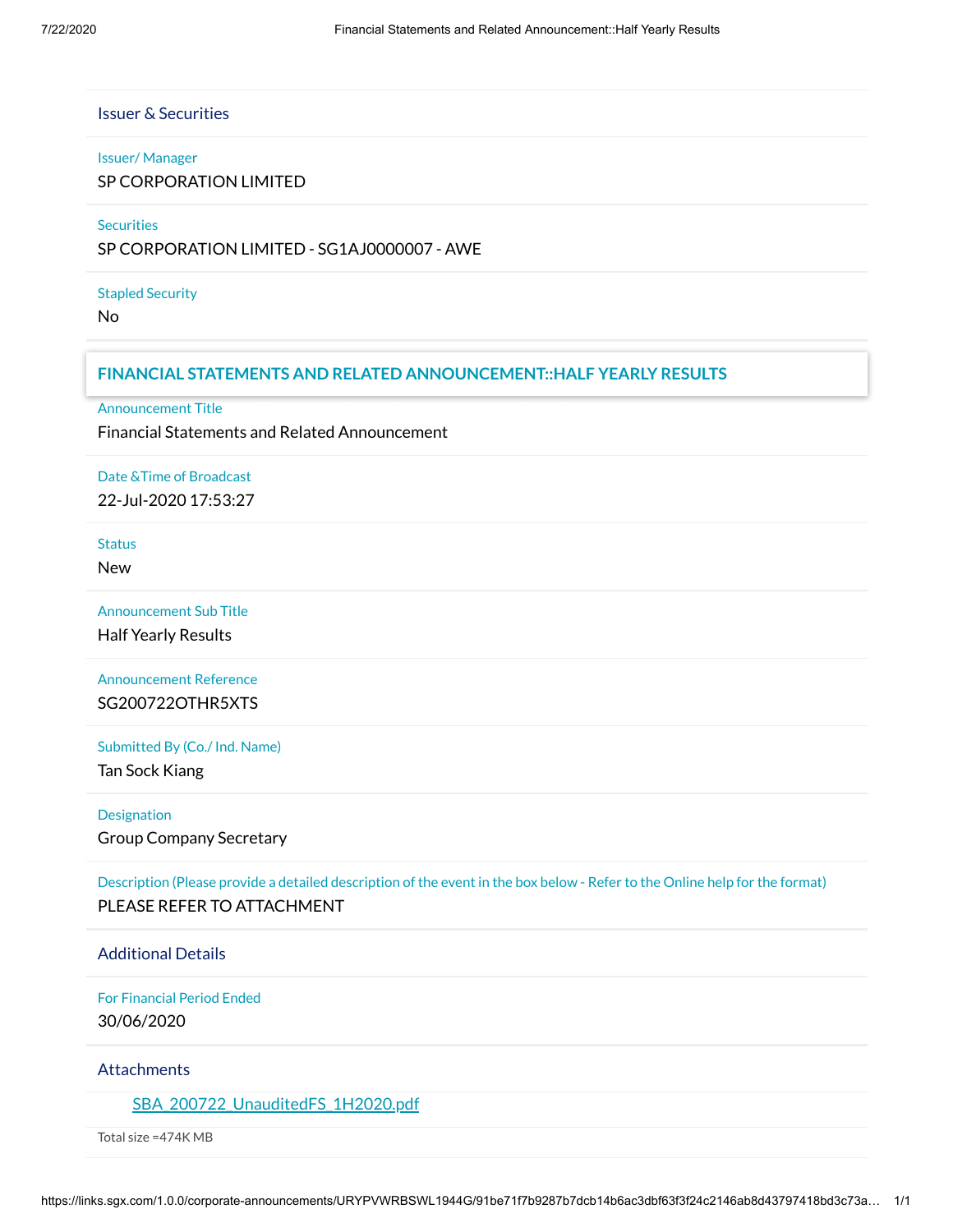

## HALF YEAR FINANCIAL STATEMENTS ANNOUNCEMENT UNAUDITED RESULTS FOR THE HALF YEAR ENDED 30 JUNE 2020 ("1H2020")

## PART I - INFORMATION REQUIRED FOR QUARTERLY (Q1, Q2 & Q3), HALF-YEAR AND FULL YEAR ANNOUNCEMENTS

## 1(a)(i) Consolidated Statement of Profit or Loss (for the group), together with a comparative statement for the corresponding period of the immediately preceding financial year

| <b>SP CORPORATION LIMITED</b><br>(Company Registration No. 195200115k)                                                                                                              |                          |                   |           |
|-------------------------------------------------------------------------------------------------------------------------------------------------------------------------------------|--------------------------|-------------------|-----------|
| HALF YEAR FINANCIAL STATEMENTS ANNOUNCEMENT<br>UNAUDITED RESULTS FOR THE HALF YEAR ENDED 30 JUNE 2020 ("1H2020")                                                                    |                          |                   |           |
| <b>PARTI</b> -<br>INFORMATION REQUIRED FOR QUARTERLY (Q1, Q2 & Q3), HALF-YEAR AND FULL<br>YEAR ANNOUNCEMENTS                                                                        |                          |                   |           |
| 1(a)(i) Consolidated Statement of Profit or Loss (for the group), together with a comparative<br>statement for the corresponding period of the immediately preceding financial year |                          |                   |           |
|                                                                                                                                                                                     |                          | Group             |           |
|                                                                                                                                                                                     |                          | <b>First Half</b> |           |
|                                                                                                                                                                                     | 30.06.20                 | 30.06.19          | $+ / (-)$ |
|                                                                                                                                                                                     | \$'000                   | \$'000            | $\%$      |
| Revenue                                                                                                                                                                             | 11,147                   | 48,208            | (77)      |
| Cost of sales                                                                                                                                                                       | (10, 854)                | (47,004)          | (77)      |
| <b>Gross profit</b>                                                                                                                                                                 | 293                      | 1,204             | (76)      |
| Other operating income                                                                                                                                                              | 389                      | 78                | 399       |
| Administrative expenses                                                                                                                                                             | (979)                    | (1,263)           | (22)      |
| Other operating expenses                                                                                                                                                            | $\overline{\phantom{a}}$ | (119)             | n.m       |
| Interest income                                                                                                                                                                     | 1,852                    | 1,367             | 35        |
| Interest expense                                                                                                                                                                    | (67)                     | (152)             | (56)      |
| Profit before tax                                                                                                                                                                   | 1,488                    | 1,115             | 33        |
| Income tax expense                                                                                                                                                                  | (169)                    | (156)             | 8         |
| Profit for the financial period                                                                                                                                                     | 1,319                    | 959               | 38        |
| Profit attributable to owners of the Company                                                                                                                                        | 1,319                    | 959               | 38        |

n.m: Not meaningful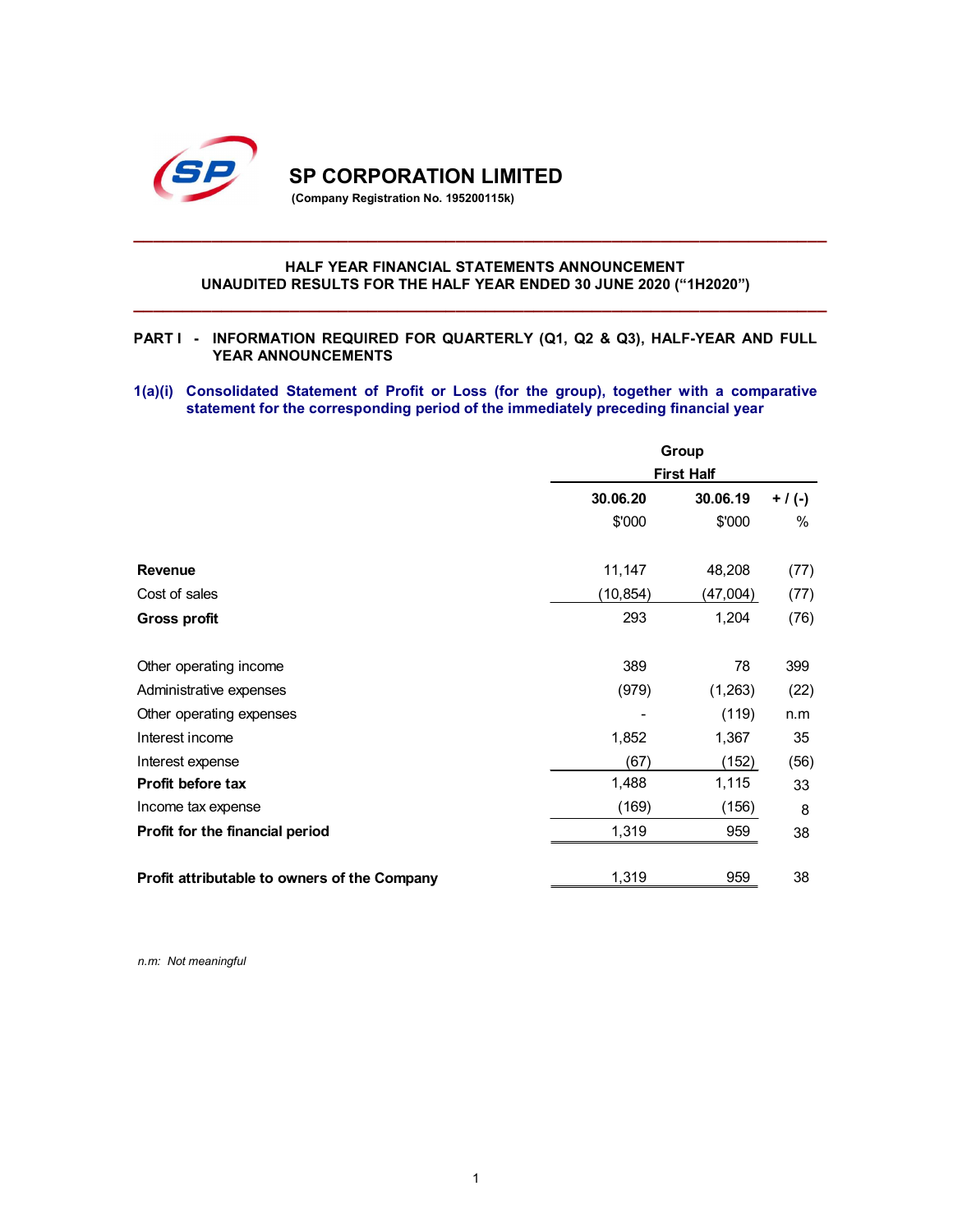## 1(a)(ii) Consolidated Statement of Profit or Loss and Other Comprehensive Income (for the group), together with a comparative statement for the corresponding period of the immediately preceding financial year

| <b>SP CORPORATION LIMITED</b>                                                                                    |             |              |                            |            |
|------------------------------------------------------------------------------------------------------------------|-------------|--------------|----------------------------|------------|
|                                                                                                                  |             |              |                            |            |
|                                                                                                                  |             |              |                            |            |
|                                                                                                                  |             |              |                            |            |
| Unaudited Results for the Half Year Ended 30 June 2020                                                           |             |              |                            |            |
|                                                                                                                  |             |              |                            |            |
|                                                                                                                  |             |              | Group<br><b>First Half</b> |            |
|                                                                                                                  |             |              |                            |            |
|                                                                                                                  |             | 30.06.20     | $30.06.19 + / (-)$         |            |
|                                                                                                                  | <b>Note</b> | \$'000       | \$'000                     | %          |
| Profit for the financial period                                                                                  |             | 1,319        | 959                        | 38         |
| Other comprehensive income after tax:<br>Item that may be reclassified subsequently to profit or loss            |             |              |                            |            |
| Exchange differences on translation of foreign operations<br>Total comprehensive income for the financial period | a           | 500<br>1,819 | (211)<br>748               | n.m<br>143 |
| Total comprehensive income for the financial period<br>attributable to owners of the Company                     |             | 1,819        | 748                        | 143        |

## Note:

## 1(a)(iii) Profit for the financial period of the Group is arrived at after (charging) crediting the following:

| 1(a)(iii) Profit for the financial period of the Group is arrived at after (charging) crediting the<br>following:<br>Depreciation of plant and equipment<br>Foreign currency exchange gain (loss), net                                   |   | Group<br><b>First Half</b><br>30.06.20<br>\$'000<br>(12)<br>325 | 30.06.19<br>\$'000<br>(20)<br>(117) |
|------------------------------------------------------------------------------------------------------------------------------------------------------------------------------------------------------------------------------------------|---|-----------------------------------------------------------------|-------------------------------------|
|                                                                                                                                                                                                                                          |   |                                                                 |                                     |
|                                                                                                                                                                                                                                          |   |                                                                 |                                     |
|                                                                                                                                                                                                                                          |   |                                                                 |                                     |
| Singapore dollar upon consolidation of subsidiaries whose functional currency is US dollar. The net<br>depreciation of US dollar against Singapore dollar in 1H2019 resulted in a translation loss for the<br>previous financial period. |   |                                                                 |                                     |
| Note:<br>The translation gain in the current financial period was due to the appreciation of US dollar against<br>а.                                                                                                                     |   |                                                                 |                                     |
| Total comprehensive income for the financial period<br>attributable to owners of the Company                                                                                                                                             |   | 1,819                                                           | 143<br>748                          |
| Exchange differences on translation of foreign operations<br>Total comprehensive income for the financial period                                                                                                                         | a | 500<br>1,819                                                    | (211)<br>n.m<br>748<br>143          |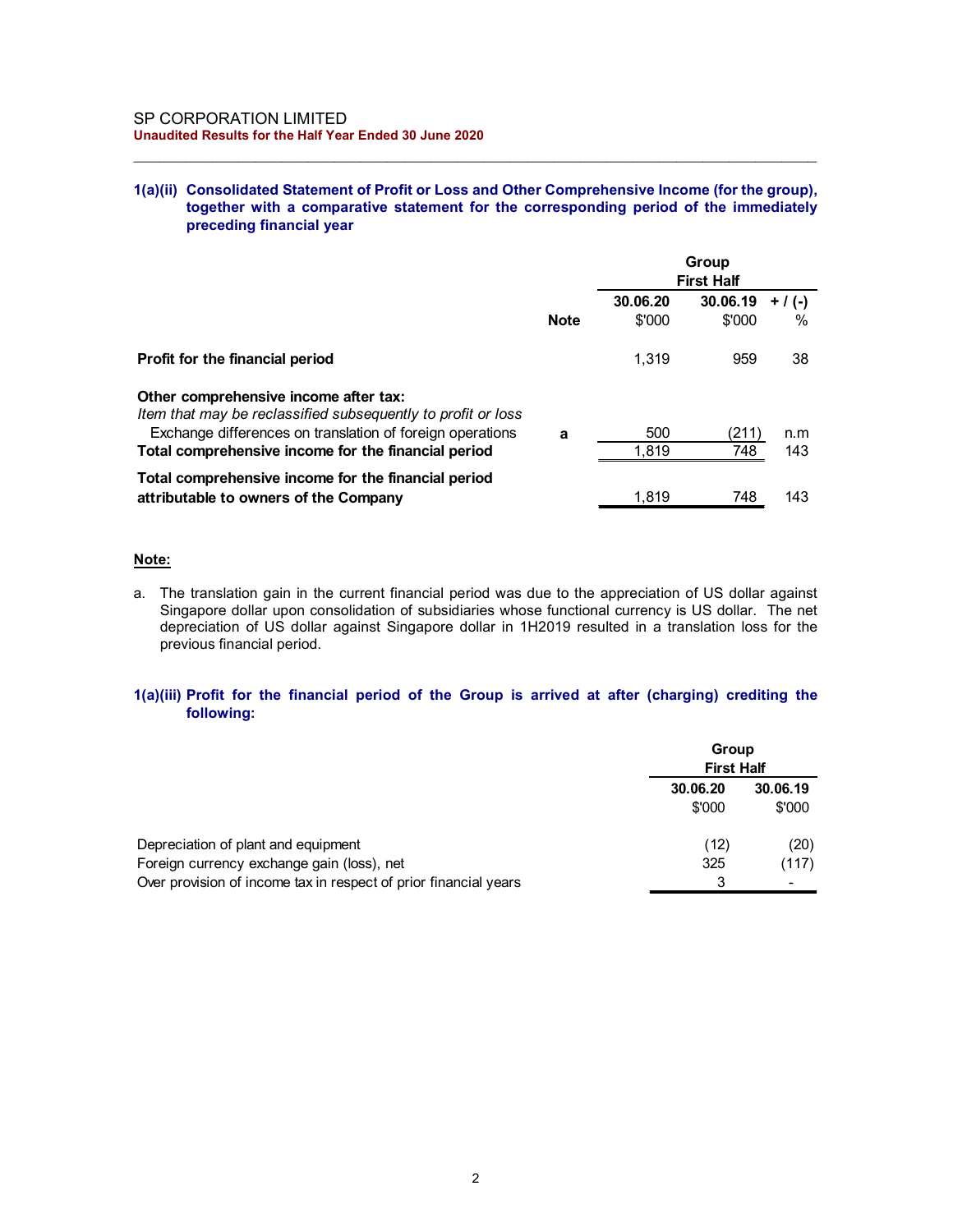## 1(b)(i) A statement of financial position (for the issuer and group), together with a comparative statement as at the end of the immediately preceding financial year

| SP CORPORATION LIMITED<br>Unaudited Results for the Half Year Ended 30 June 2020                  |             |                |                |                |              |
|---------------------------------------------------------------------------------------------------|-------------|----------------|----------------|----------------|--------------|
|                                                                                                   |             |                |                |                |              |
|                                                                                                   |             |                |                |                |              |
|                                                                                                   |             |                |                |                |              |
|                                                                                                   |             |                |                |                |              |
|                                                                                                   |             |                |                |                |              |
|                                                                                                   |             |                |                |                |              |
| 1(b)(i) A statement of financial position (for the issuer and group), together with a comparative |             |                |                |                |              |
| statement as at the end of the immediately preceding financial year                               |             |                |                |                |              |
|                                                                                                   |             |                |                |                |              |
|                                                                                                   |             | Group          |                | Company        |              |
|                                                                                                   |             | 30.06.20       | 31.12.19       | 30.06.20       | 31.12.19     |
|                                                                                                   | <b>Note</b> | \$'000         | \$'000         | \$'000         | \$'000       |
| <b>ASSETS</b>                                                                                     |             |                |                |                |              |
| <b>Non-current assets</b>                                                                         |             |                |                |                |              |
| Plant and equipment                                                                               |             | 112            | 121            | 107            | 118          |
| Investments in subsidiaries<br>Trade receivables                                                  |             |                |                | 31,068         | 31,016       |
| Total non-current assets                                                                          | $\mathbf b$ | 5,686<br>5,798 | 9,346<br>9,467 | 31,175         | 31,134       |
|                                                                                                   |             |                |                |                |              |
| <b>Current assets</b>                                                                             |             |                |                |                |              |
| Trade and other receivables                                                                       | b           | 29,187         | 27,712         | 20,789         | 20,797       |
| Loan to a related party<br>Tax recoverable                                                        | c           | 21,500<br>5    | 21,500<br>16   | $\overline{a}$ |              |
| Cash and bank balances                                                                            |             | 3,733          | 5,483          | 26             | 111          |
| Total current assets                                                                              |             | 54,425         | 54,711         | 20,815         | 20,908       |
| <b>Total assets</b>                                                                               |             | 60,223         | 64,178         | 51,990         | 52,042       |
|                                                                                                   |             |                |                |                |              |
| <b>EQUITY AND LIABILITIES</b>                                                                     |             |                |                |                |              |
|                                                                                                   |             |                |                |                |              |
| Equity<br>Share capital                                                                           |             | 58,366         | 58,366         | 58,366         | 58,366       |
| Translation reserve                                                                               | a           | 42             | (458)          |                |              |
| <b>Accumulated losses</b>                                                                         |             | (843)          | (2, 162)       | (19, 318)      | (19, 507)    |
| Total equity                                                                                      |             | 57,565         | 55,746         | 39,048         | 38,859       |
| <b>Non-current liability</b>                                                                      |             |                |                |                |              |
| Deferred tax                                                                                      |             | 87             | 54             | $\blacksquare$ | $\sim$       |
|                                                                                                   |             |                |                |                |              |
| <b>Current liabilities</b>                                                                        |             |                |                |                |              |
| Borrowings                                                                                        | d           | 205            | 5,125          | -              |              |
| Trade and other payables<br>Income tax payable                                                    | е           | 1,842<br>524   | 2,829<br>424   | 12,928<br>14   | 13,168<br>15 |
| <b>Total current liabilities</b>                                                                  |             | 2,571          | 8,378          | 12,942         | 13,183       |
| <b>Total liabilities</b>                                                                          |             | 2,658          | 8,432          | 12,942         | 13,183       |
|                                                                                                   |             |                |                | 51,990         | 52,042       |
| <b>Total equity and liabilities</b>                                                               |             | 60,223         | 64,178         |                |              |

## Notes:

b. Included in the trade and other receivables of the Group were amounts totalling \$5.7 million which are expected to be repaid after one year from 30 June 2020 in accordance with repayment agreements signed with the related parties and have been classified as non-current. Total trade and other receivables as at 30 June 2020 was \$34.9 million as compared to \$37.1 million as at 31 December 2019, a decrease of \$2.2 million due to collections from customers.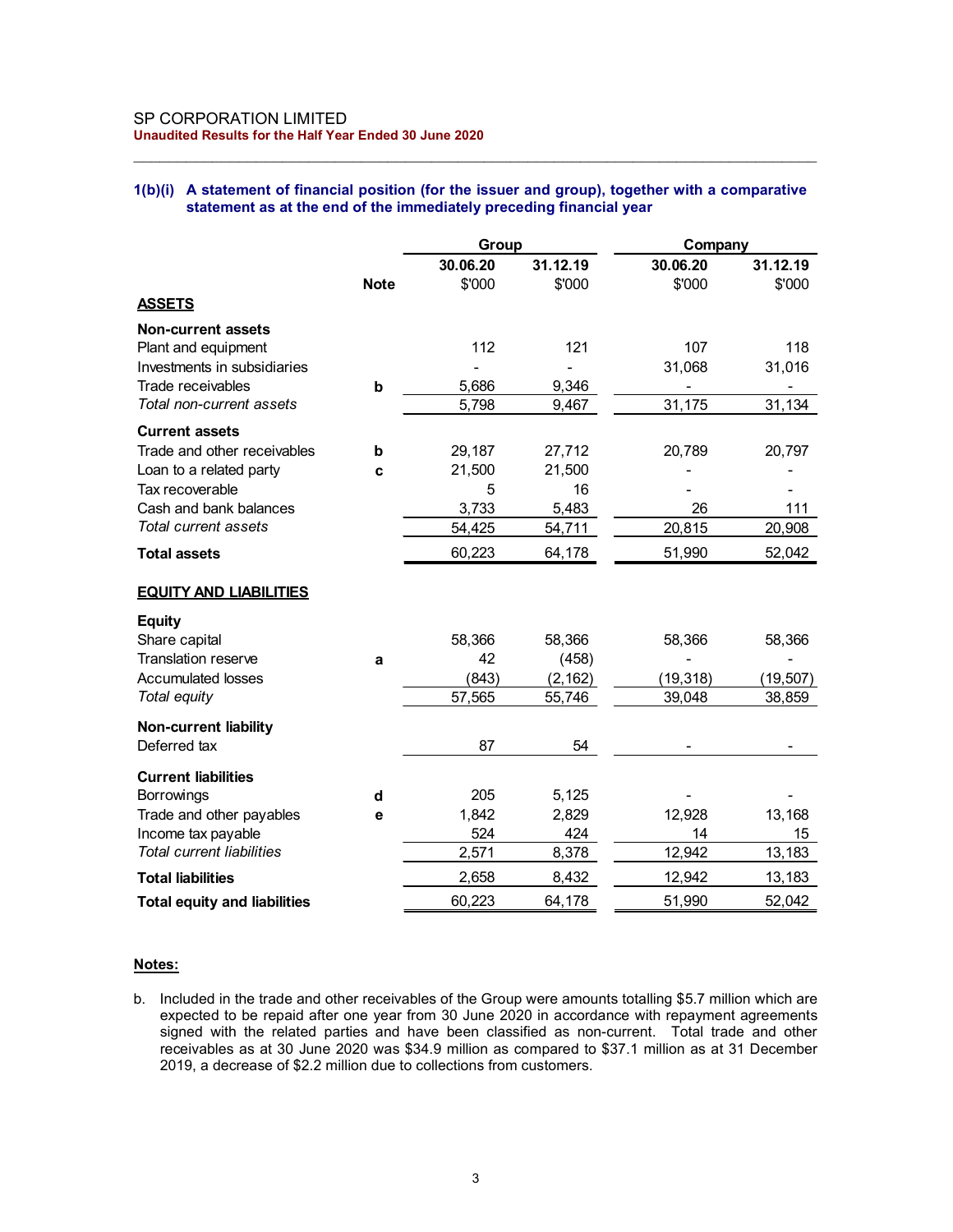#### SP CORPORATION LIMITED Unaudited Results for the Half Year Ended 30 June 2020

c. In return for an opportunity to participate in a mixed-use development project in Sanya, Hainan, China, a loan to a related party was extended and \$21.5 million is repayable on 23 September 2020. This loan carries a fixed interest rate of 7.5% per annum.

 $\_$  , and the set of the set of the set of the set of the set of the set of the set of the set of the set of the set of the set of the set of the set of the set of the set of the set of the set of the set of the set of th

- d. Borrowings were in the form of trust receipts for commodities trading.
- e. The decrease in trade and other payables of the Group was mainly due to payments made to coal, rubber and aluminium suppliers.

## 1(b)(ii) Aggregate amount of the group's borrowings and debt securities

#### Amount repayable in one year or less, or on demand

|         | As at 30,06,20   | As at 31.12.19 |                  |
|---------|------------------|----------------|------------------|
| Secured | <b>Unsecured</b> | <b>Secured</b> | <b>Unsecured</b> |
| \$'000  | \$'000           | \$'000         | \$'000           |
| 205     | -                | 5.125          | -                |

## Amount repayable after one year

None.

#### Whether the amounts are secured or unsecured

Not applicable.

## Details of any collaterals

The Group's borrowings from a bank as at 30 June 2020 were secured by fixed deposits of approximately \$0.1 million placed with it. In addition, the Group has approximately \$1.7 million fixed deposits pledged with banks for trade facilities.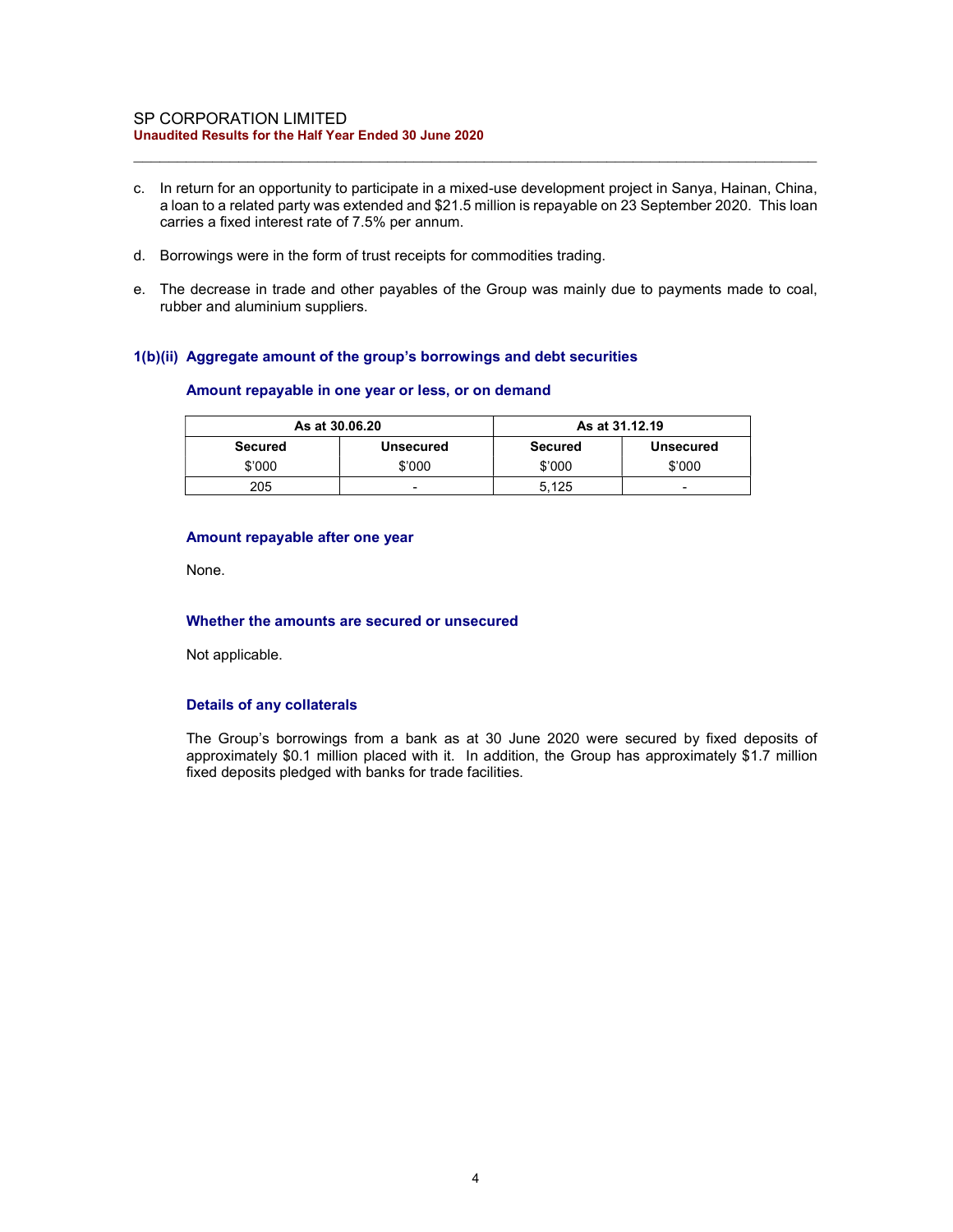## 1(c) A statement of cash flows (for the group), together with a comparative statement for the corresponding period of the immediately preceding financial year

| SP CORPORATION LIMITED                                                                           |             |                    |                       |
|--------------------------------------------------------------------------------------------------|-------------|--------------------|-----------------------|
| Unaudited Results for the Half Year Ended 30 June 2020                                           |             |                    |                       |
|                                                                                                  |             |                    |                       |
| A statement of cash flows (for the group), together with a comparative statement for the<br>1(c) |             |                    |                       |
| corresponding period of the immediately preceding financial year                                 |             |                    |                       |
|                                                                                                  |             | Group              |                       |
|                                                                                                  |             | <b>First Half</b>  |                       |
|                                                                                                  |             | 30.06.20<br>\$'000 | 30.06.19<br>\$'000    |
| <b>Operating activities</b>                                                                      |             |                    |                       |
| Profit before tax<br>Adjustments for:                                                            |             | 1,488              | 1,115                 |
| Depreciation of plant and equipment                                                              |             | 12                 | 20                    |
| Interest expense                                                                                 |             | 67                 | 152                   |
| Interest income<br>Operating cash flows before movements in working capital                      |             | (1, 852)<br>(285)  | (1, 367)<br>(80)      |
| Trade and other receivables                                                                      |             | 5,002              | (3, 569)              |
| Restricted bank balances                                                                         |             | (1,048)            | (442)                 |
| Trade and other payables<br>Cash generated from (used in) operations                             |             | (1, 552)<br>2,117  | (10,016)<br>(14, 107) |
| Interest received                                                                                |             | $\mathbf 1$        | 151                   |
| Interest paid                                                                                    |             | (92)               | (152)                 |
| Income tax paid, net<br>Net cash from (used in) operating activities                             |             | (37)<br>1,989      | (157)<br>(14, 265)    |
|                                                                                                  |             |                    |                       |
| <b>Investing activity</b><br>Payments for acquisition of plant and equipment,                    |             |                    |                       |
| representing net cash used in investing activity                                                 |             | (3)                |                       |
|                                                                                                  |             |                    |                       |
| <b>Financing activities</b><br>Proceeds from borrowings                                          |             | 11,308             | 45,809                |
| Repayments of borrowings                                                                         |             | (16, 353)          | (36, 761)             |
| Net cash (used in) from financing activities                                                     |             | (5,045)            | 9,048                 |
| Net decrease in cash and cash equivalents                                                        |             | (3,059)            | (5, 217)              |
| Cash and cash equivalents at the beginning of financial period                                   |             | 4,768              | 9,167                 |
| Effects of exchange rate changes on the balance of cash held in<br>foreign currencies            |             | 261                | (63)                  |
| Cash and cash equivalents at the end of financial period                                         |             | 1,970              | 3,887                 |
|                                                                                                  |             |                    |                       |
|                                                                                                  | 30.06.20    | Group<br>31.12.19  | 30.06.19              |
|                                                                                                  | \$'000      | \$'000             | \$'000                |
| Cash and cash equivalents comprise:                                                              |             |                    |                       |
| Cash at bank and on hand<br>Fixed deposits                                                       | 1,881<br>89 | 3,045<br>1,723     | 2,251<br>1,636        |
| Cash and cash equivalents in statement of cash flows                                             | 1,970       | 4,768              | 3,887                 |
| Pledged fixed deposits                                                                           | 1,763       | $715$              | 1,735                 |
| Cash and bank balances in statement of financial position                                        | 3,733       | 5,483              | 5,622                 |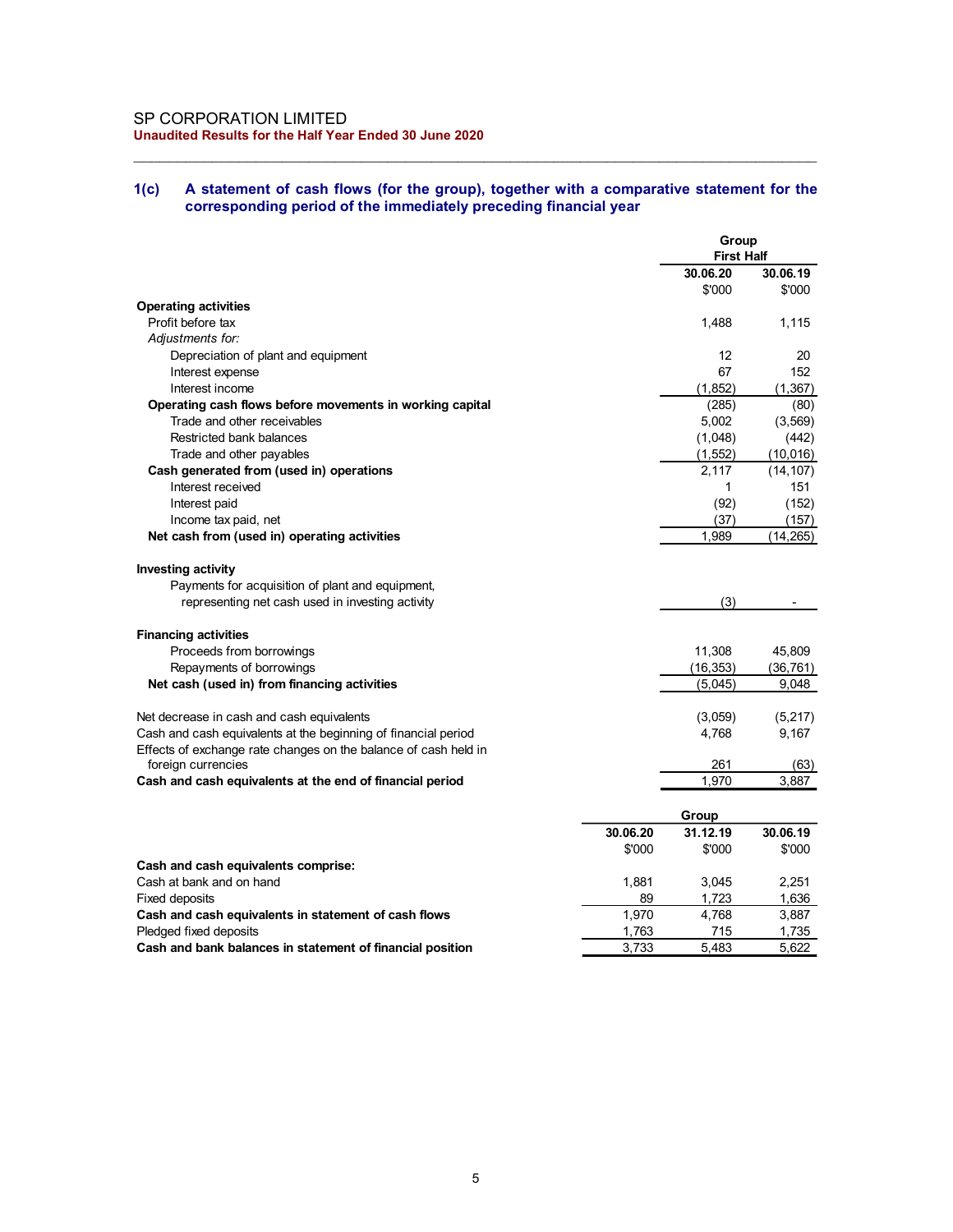#### SP CORPORATION LIMITED Unaudited Results for the Half Year Ended 30 June 2020

#### 1(d)(i) A statement (for the issuer and group) showing either (i) all changes in equity or (ii) changes in equity other than those arising from capitalisation issues and distributions to shareholders, together with a comparative statement for the corresponding period of the immediately preceding financial year

 $\_$  , and the set of the set of the set of the set of the set of the set of the set of the set of the set of the set of the set of the set of the set of the set of the set of the set of the set of the set of the set of th

| <b>ORPORATION LIMITED</b><br>lited Results for the Half Year Ended 30 June 2020            |                   |                          |                                              |                         |
|--------------------------------------------------------------------------------------------|-------------------|--------------------------|----------------------------------------------|-------------------------|
|                                                                                            |                   |                          |                                              |                         |
|                                                                                            |                   |                          |                                              |                         |
|                                                                                            |                   |                          |                                              |                         |
|                                                                                            |                   |                          |                                              |                         |
|                                                                                            |                   |                          |                                              |                         |
|                                                                                            |                   |                          |                                              |                         |
|                                                                                            |                   |                          |                                              |                         |
|                                                                                            |                   |                          |                                              |                         |
| A statement (for the issuer and group) showing either (i) all changes in equity or (ii)    |                   |                          |                                              |                         |
| changes in equity other than those arising from capitalisation issues and distributions to |                   |                          |                                              |                         |
| shareholders, together with a comparative statement for the corresponding period of the    |                   |                          |                                              |                         |
| immediately preceding financial year                                                       |                   |                          |                                              |                         |
|                                                                                            |                   |                          |                                              |                         |
|                                                                                            |                   |                          | Equity attributable to owners of the Company |                         |
|                                                                                            | <b>Share</b>      |                          | <b>Translation Accumulated</b>               | Total                   |
|                                                                                            | Capital<br>\$'000 | <b>Reserve</b><br>\$'000 | <b>Losses</b><br>\$'000                      | <b>Equity</b><br>\$'000 |
| <b>The Group</b>                                                                           |                   |                          |                                              |                         |
|                                                                                            |                   |                          |                                              |                         |
| At 1 January 2020                                                                          | 58,366            | (458)                    | (2, 162)                                     | 55,746                  |
| Total comprehensive income for the financial period                                        |                   |                          |                                              |                         |
| Profit for the financial period                                                            |                   |                          | 1,319                                        | 1,319                   |
| Other comprehensive loss for the financial period                                          |                   | 500                      | $\blacksquare$                               | 500                     |
| At 30 June 2020                                                                            | 58,366            | 42                       | (843)                                        | 57,565                  |
|                                                                                            |                   |                          |                                              |                         |
| At 1 January 2019<br>Total comprehensive loss for the financial period                     | 58,366            | (258)                    | (4,665)                                      | 53,443                  |
| Profit for the financial period                                                            | $\blacksquare$    |                          | 959                                          | 959                     |
| Other comprehensive loss for the financial period                                          | $\blacksquare$    | (211)                    | $\blacksquare$                               | (211)                   |
| At 30 June 2019                                                                            | 58,366            | (469)                    | (3,706)                                      | 54,191                  |
|                                                                                            |                   |                          |                                              |                         |
| <b>The Company</b>                                                                         |                   |                          |                                              |                         |
|                                                                                            |                   |                          |                                              |                         |
| At 1 January 2020                                                                          | 58,366            |                          | (19, 507)                                    | 38,859                  |
| Profit for the financial period, representing total                                        |                   |                          |                                              |                         |
| comprehensive income for the financial period                                              | $\blacksquare$    |                          | 189                                          | 189                     |
| At 30 June 2020                                                                            | 58,366            | $\blacksquare$           | (19, 318)                                    | 39,048                  |
|                                                                                            |                   |                          |                                              |                         |
| At 1 January 2019                                                                          | 58,366            |                          | (19,982)                                     | 38,384                  |
| Profit for the financial period, representing total                                        |                   |                          |                                              |                         |
|                                                                                            |                   |                          | 192                                          | 192                     |
| comprehensive income for the financial period<br>At 30 June 2019                           | 58,366            |                          | (19, 790)                                    | 38,576                  |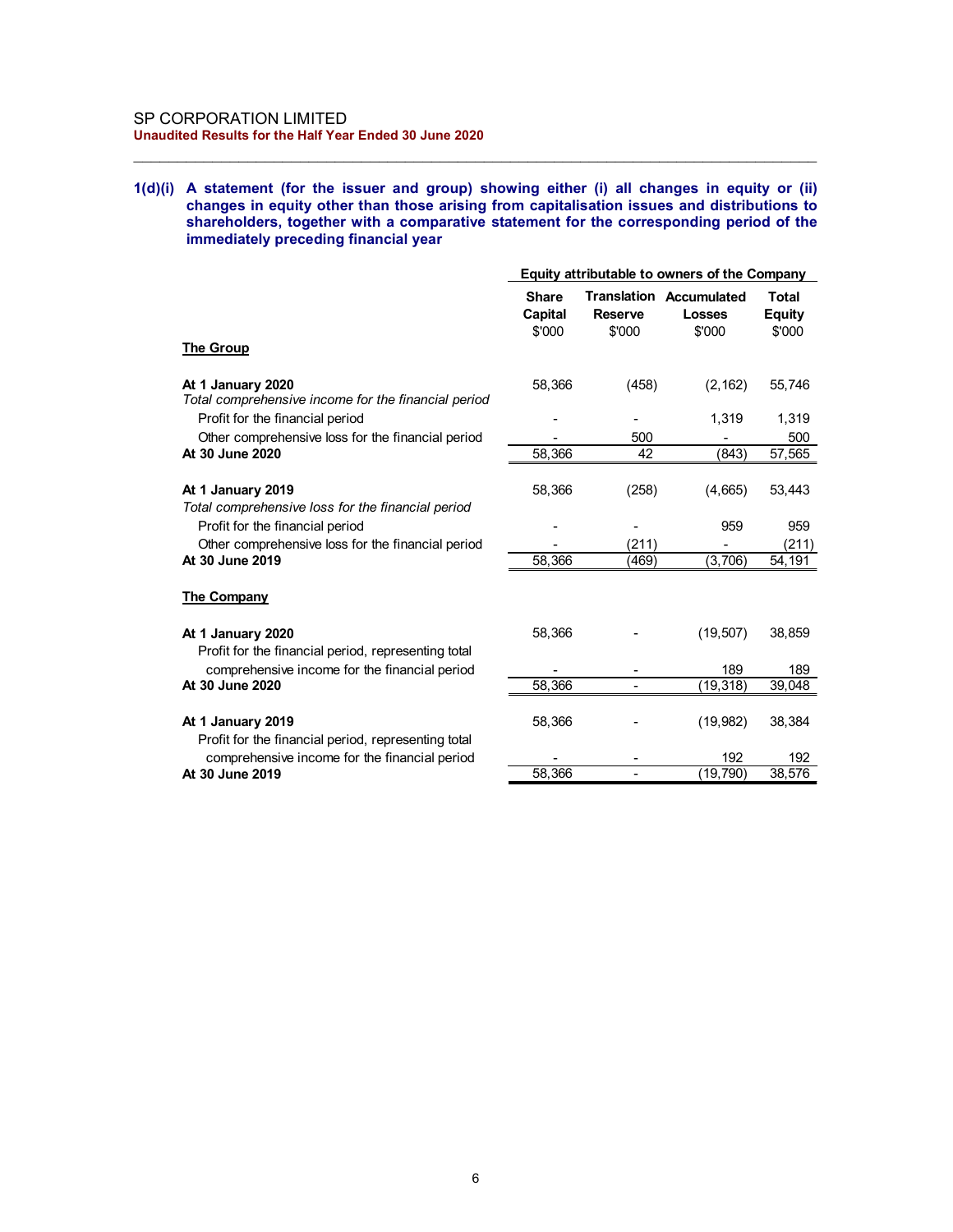1(d)(ii) Details of any changes in the company's share capital arising from rights issue, bonus issue, subdivision, consolidation, share buy-backs, exercise of share options or warrants, conversion of other issues of equity securities, issue of shares for cash or as consideration for acquisition or for any other purpose since the end of the previous period reported on. State the number of shares that may be issued on conversion of all the outstanding convertibles, if any, against the total number of issued shares excluding treasury shares and subsidiary holdings of the issuer, as at the end of the current financial period reported on and as at the end of the corresponding period of the immediately preceding financial year. State also the number of shares held as treasury shares and the number of subsidiary holdings, if any, and the percentage of the aggregate number of treasury shares and subsidiary holdings held against the total number of shares outstanding in a class that is listed as at the end of the current financial period reported on and as at the end of the corresponding period of the immediately preceding financial year.

 $\_$  , and the set of the set of the set of the set of the set of the set of the set of the set of the set of the set of the set of the set of the set of the set of the set of the set of the set of the set of the set of th

None.

#### 1(d)(iii) To show the total number of issued shares excluding treasury shares as at the end of the current financial period and as at the end of the immediately preceding financial year

|                         | The Group     |               | The Company   |               |
|-------------------------|---------------|---------------|---------------|---------------|
|                         | 30.06.20      | 31.12.19      | 30.06.20      | 31.12.19      |
| Total number of         |               |               |               |               |
| issued ordinary shares* | 35.10 million | 35.10 million | 35.10 million | 35.10 million |

\* There were no treasury shares at the end of the respective financial period / year.

## 1(d)(iv) A statement showing all sales, transfers, cancellation and/or use of treasury shares as at the end of the current financial period reported on

Not applicable.

## 1(d)(v) A statement showing all sales, transfers, cancellation and/or use of subsidiary holdings as at the end of the current financial period reported on

Not applicable.

## 2. Whether the figures have been audited or reviewed, and in accordance with which auditing standard or practice

The figures have neither been audited nor reviewed by the Company's external auditors.

## 3. Where the figures have been audited or reviewed, the auditors' report (including any modifications or emphasis of matter)

Not applicable.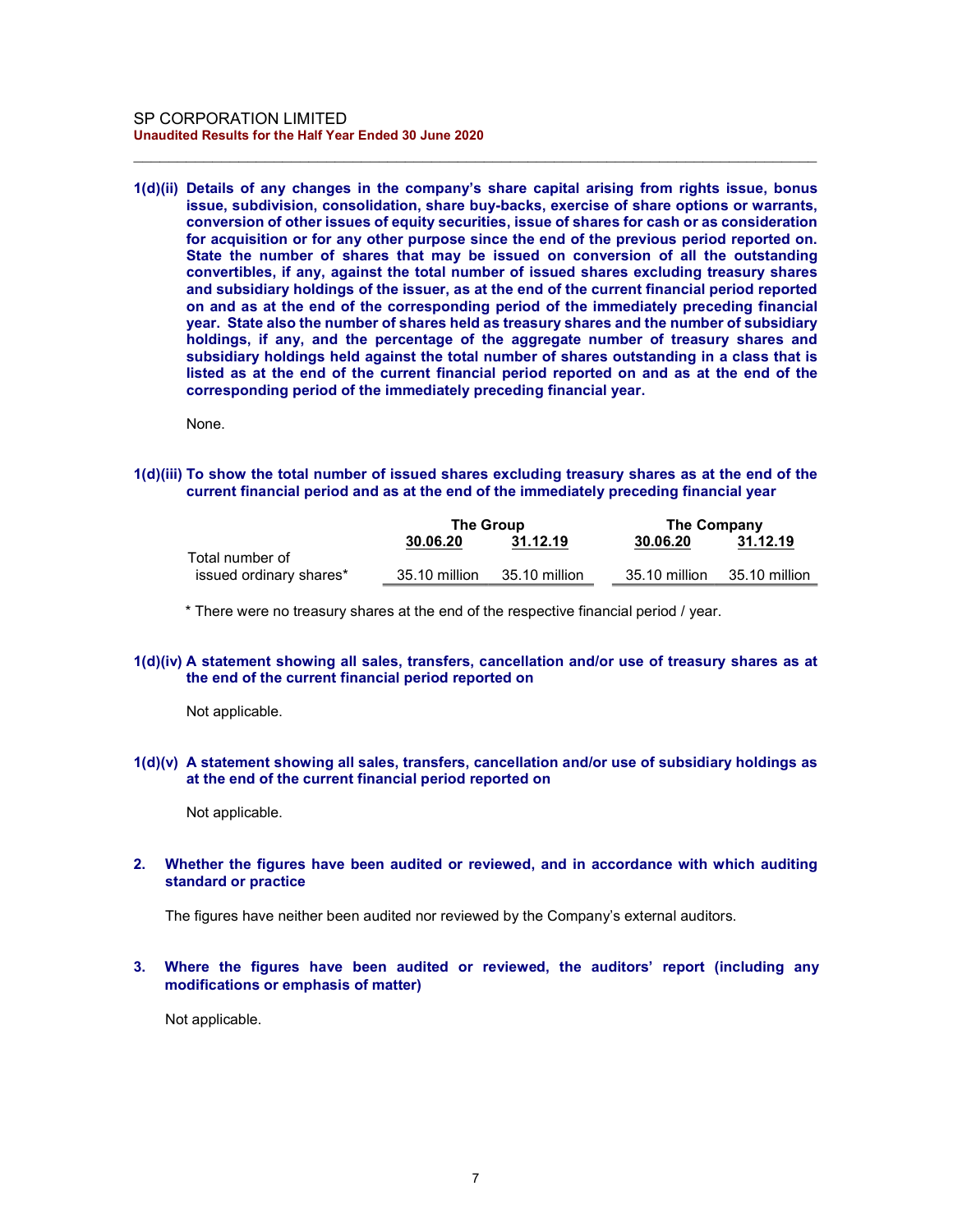3A. Where the latest financial statements are subject to an adverse opinion, qualified opinion or disclaimer of opinion:

 $\_$  , and the set of the set of the set of the set of the set of the set of the set of the set of the set of the set of the set of the set of the set of the set of the set of the set of the set of the set of the set of th

- (a) Updates on the efforts taken to resolve each outstanding audit issue.
- (b) Confirmation from the Board that the impact of all outstanding audit issues on the financial statements have been adequately disclosed.

This is not required for any audit issue that is a material uncertainty relating to going concern.

Not applicable.

## 4. Whether the same accounting policies and methods of computation as in the issuer's most recently audited annual financial statements have been applied

Except as disclosed in Section 5 below, the Group has applied the same accounting policies and methods of computation in the financial statements for the current financial period as those used in the audited financial statements for the financial year ended 31 December 2019.

## 5. If there are any changes in the accounting policies and methods of computation, including any required by an accounting standard, what has changed, as well as the reasons for, and the effect of, the change

The Group has adopted all the new and revised Singapore Financial Reporting Standards (International) ("SFRS(I)s") pronouncements that are effective for annual periods beginning on or after 1 January 2020 and are relevant to its operations. The adoption of these new/revised SFRS(I)s does not result in any changes to the Group's and the Company's accounting policies and has no material effect on the amounts reported for the current financial period or prior financial years.

## 6. Earnings per ordinary share of the group for the current financial period reported on and the corresponding period of the immediately preceding financial year, after deducting any provision for preference dividends

|     |                                                                                              | Group (Year to Date) |          |
|-----|----------------------------------------------------------------------------------------------|----------------------|----------|
|     |                                                                                              | 30.06.20             | 30.06.19 |
| (a) | Earnings per ordinary share based on weighted average number<br>of ordinary shares (in cent) | 3.76                 | 2.73     |
| (b) | Earnings per ordinary share based on fully diluted basis (in cent)                           | 3.76                 | 2.73     |
|     | Weighted average number of ordinary shares (in million)                                      | 35.10                | 35.10    |

## 7. Net asset value (for the issuer and group) per ordinary share based on the total number of issued shares excluding treasury shares of the issuer at the end of the (a) current financial period reported on; and (b) immediately preceding financial year

|                                                |          | Group    |          | Company  |
|------------------------------------------------|----------|----------|----------|----------|
|                                                | 30.06.20 | 31.12.19 | 30.06.20 | 31.12.19 |
| Net asset value per ordinary share (in dollar) | 1.64     | 1.59     | 1.11     | 1.11     |
| Total number of issued shares* at the end of   |          |          |          |          |
| the financial period / year (in million)       | 35.10    | 35.10    | 35.10    | 35.10    |

\* There were no treasury shares at the end of the respective financial period / year.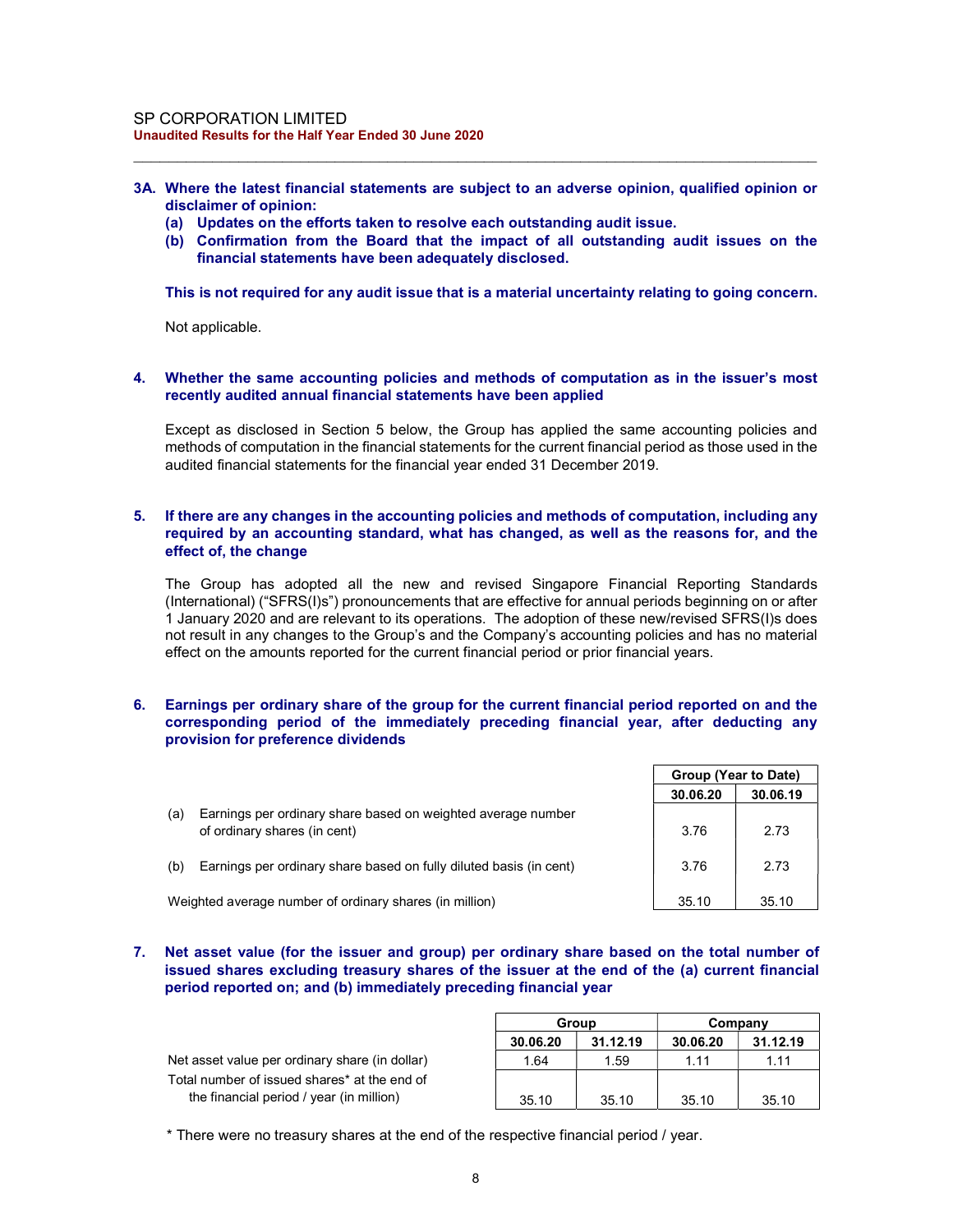8. A review of the performance of the group, to the extent necessary for a reasonable understanding of the group's business. It must include a discussion of (a) any significant factors that affected the turnover, costs, and earnings of the group for the current financial period reported on, including (where applicable) seasonal or cyclical factors; and (b) any material factors that affected the cash flow, working capital, assets or liabilities of the group during the current financial period reported on

 $\_$  , and the set of the set of the set of the set of the set of the set of the set of the set of the set of the set of the set of the set of the set of the set of the set of the set of the set of the set of the set of th

## Review of the Financial Performance of the Group (1H2020 vs 1H2019)

The Group's revenue was \$11.1 million as compared to \$48.2 million in 1H2019, a significant decrease of 77% or \$37.1 million. The decrease was mainly due to lower sales volume from coal and rubber reflecting the impact of the current spread of COVID-19. The drop in coal price also contributed to the decline in revenue.

Gross profit was \$0.3 million as compared to \$1.2 million in 1H2019. The decrease of \$0.9 million was in line with the lower revenue.

Other operating income was \$0.4 million as compared to \$0.1 million in 1H2019, an increase of \$0.3 million, while other operating expenses were \$0.1 million in 1H2019. This was primarily due to a net foreign currency exchange gain, as a result of the appreciation of US dollar against Singapore dollar in 1H2020, as contrasted with a net foreign currency exchange loss arising from the depreciation of US dollar against Singapore dollar in 1H2019.

Administrative expenses were \$1.0 million as compared to \$1.3 million in 1H2019, a decrease of \$0.3 million. The decrease was mainly attributable to lower manpower costs due to the cessation of the Company's Managing Director and Chief Executive Officer in February 2020 and receipt of Jobs Support Scheme payouts.

Interest income was \$1.9 million as compared to \$1.4 million in 1H2019, an increase of \$0.5 million. The increase was contributed by the interest income from trade receivables with related parties and a loan granted to a related party. The loan repayment date was extended from 24 September 2019 for one year at the same interest rate of 7.5% per annum and the accrued interest of \$1.5 million for the period from 24 September 2018 to 23 September 2019 was added to the original loan principal of \$20 million. The Group may elect (subject to its shareholders' approval, if required) for the loan to be repaid in cash, or in such other repayment method as otherwise agreed between the parties. As part of its diversification strategy, the Group may opt for the loan to be repaid in new shares to be issued in the capital of Sanya Summer Real Estate Co. Ltd.

Interest expense was \$0.1 million as compared to \$0.2 million in 1H2019, a decrease of \$0.1 million. The decrease was due to lower utilisation of trade financing facilities for commodities trading.

As a result of the above, profit after tax and profit attributable to the owners of the Company was \$1.3 million as compared to \$1.0 million in the same period last year, an increase of \$0.3 million.

## Review of the Financial Position of the Group

The Group's total assets were \$60.2 million as at 30 June 2020, a decrease of \$4.0 million from \$64.2 million as at 31 December 2019. The decrease was mainly due to collections from customers and lower cash and bank balances.

The Group's total liabilities were \$2.7 million as at 30 June 2020, a decrease of \$5.8 million from \$8.5 million as at 31 December 2019. The decrease was mainly due to lower borrowings in the form of trust receipts and lower trade and other payables.

As at 30 June 2020, shareholders' funds was \$57.5 million as compared to \$55.7 million as at 31 December 2019, an increase of \$1.8 million.

The Group maintained a positive working capital of \$51.9 million as at 30 June 2020.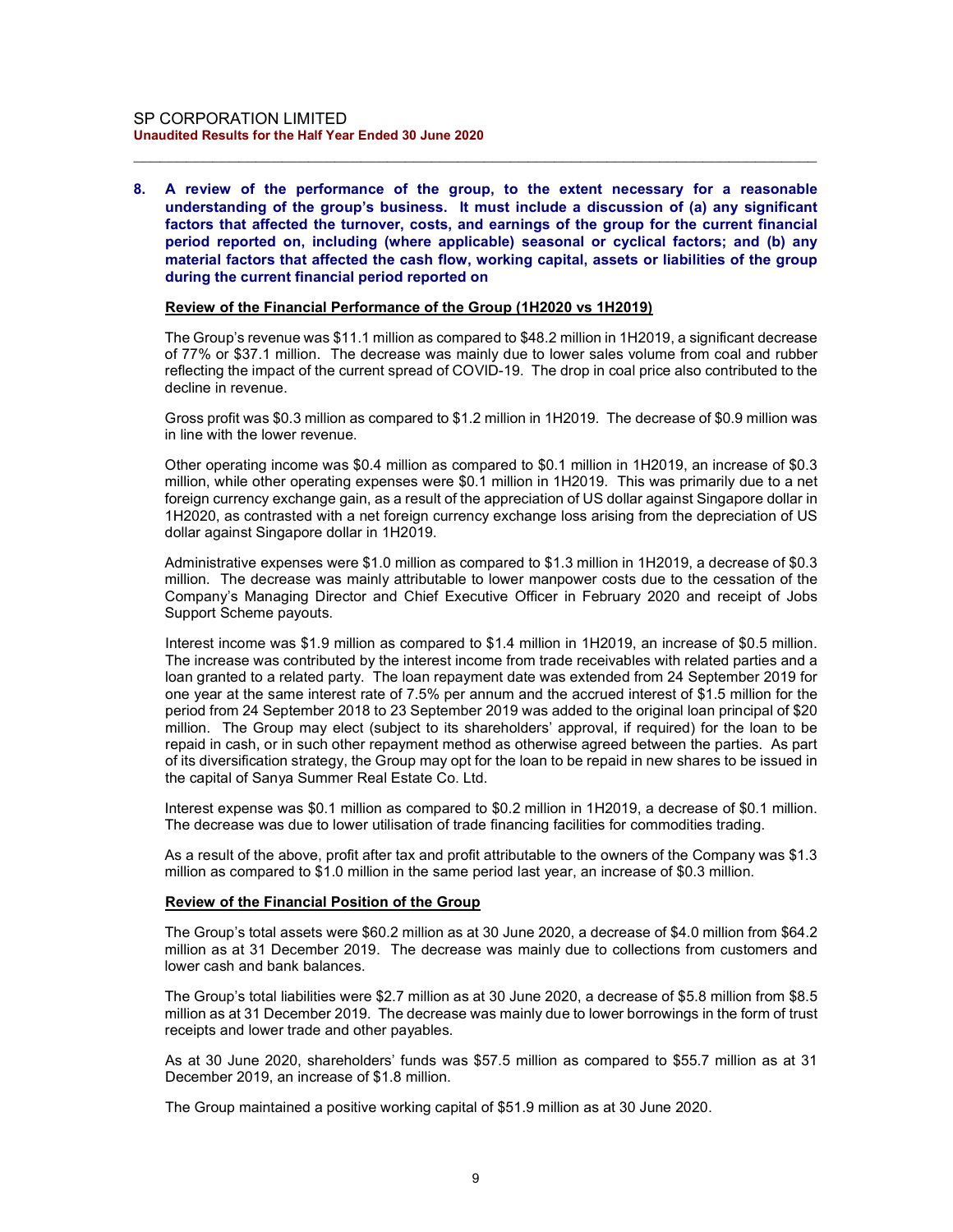## Review of the Consolidated Statement of Cash Flows for the Group

During 1H2020, net cash from operating activities of \$2.0 million arose from profit for the period, after changes in working capital and other adjustments. In 1H2019, net cash used in operating activities of \$14.3 million was mainly attributable to advance for coal order placement, timing of collections from customers and payments to suppliers.

 $\_$  , and the set of the set of the set of the set of the set of the set of the set of the set of the set of the set of the set of the set of the set of the set of the set of the set of the set of the set of the set of th

Net cash used in financing activities of \$5.0 million in 1H2020 was for repayments of trust receipt financing for commodities trading. Utilisation of trust receipt facilities for commodities trading in 1H2019 contributed to net cash from financing activities of \$9.0 million.

Consequently, cash and cash equivalents were \$2.0 million as at 30 June 2020, representing an outflow of \$1.9 million since 30 June 2019.

#### 9. Where a forecast, or a prospect statement, has been previously disclosed to shareholders, any variance between it and the actual results

Not applicable.

## 10. A commentary at the date of the announcement of the significant trends and competitive conditions of the industry in which the group operates and any known factors or events that may affect the group in the next reporting period and the next 12 months

The outbreak of COVID-19 and related global responses have caused material disruptions to businesses around the world, leading to an economic slowdown. This situation has affected the Group's results for the first half year ended 30 June 2020.

With the global economic slowdown, the Group expects a slow recovery in its commodities trading activities. It may take a longer time before operations can be normalised amid the uncertainties ahead.

Although the Group's revenue may be lower as a result of COVID-19, the Group does not foresee any material impact to its liquidity position and availability of funds. The Group has secured temporary financing as a contingency plan to manage its cash flow needs. There is no material uncertainty of the Group's ability to continue as a going concern in the next 12 months. Notwithstanding this, the Group will continually seek opportunities to grow its commodities trading business.

The Group is exploring investment opportunities to reposition, expand and diversify its business and operations to achieve a more consistent and sustainable growth, while maintaining focus on disciplined management of costs and capital.

## 11. Dividend

(a) Whether an interim (final) ordinary dividend has been declared (recommended); and

None.

(b)(i) Amount per share

None.

#### (b)(ii) Previous corresponding period

None.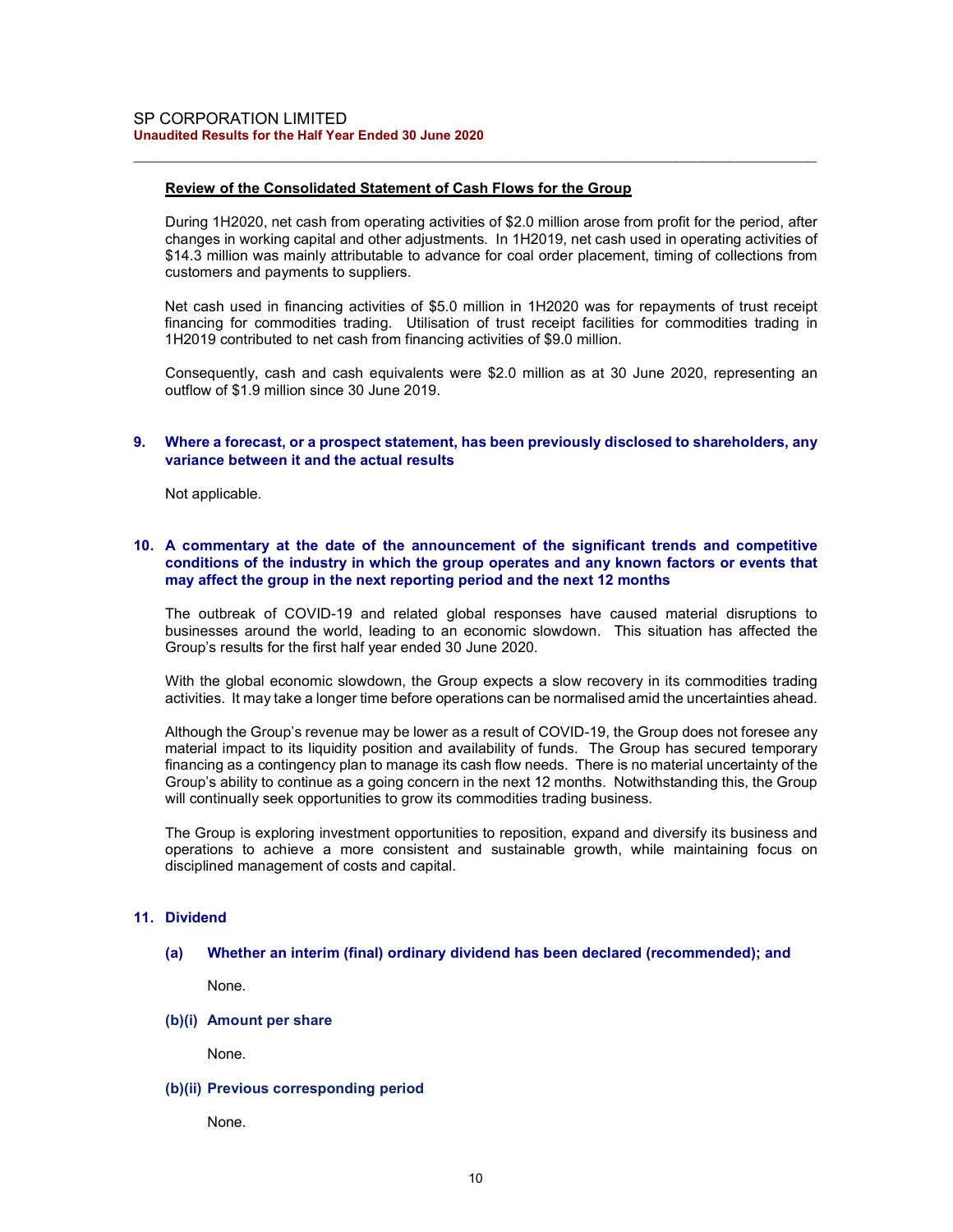(c) Whether the dividend is before tax, net of tax or tax exempt. If before tax or net of tax, state the tax rate and the country where the dividend is derived. (If the dividend is not taxable in the hands of shareholders, this must be stated)

 $\_$  , and the set of the set of the set of the set of the set of the set of the set of the set of the set of the set of the set of the set of the set of the set of the set of the set of the set of the set of the set of th

Not applicable.

(d) The date the dividend is payable

Not applicable.

(e) The date on which Registrable Transfers received by the company (up to 5.00 pm) will be registered before entitlements to the dividend are determined

Not applicable.

#### 12. If no dividend has been declared (recommended), a statement to that effect and the reason(s) for the decision

## 13. If the Group has obtained a general mandate from shareholders for IPTs, the aggregate value of such transactions as required under Rule 920(1)(a)(ii). If no IPT mandate has been obtained, a statement to that effect

| If no dividend has been declared (recommended), a statement to that effect and the reason(s)<br>for the decision                                                                                                                                                                                                                       |                                                                                                                                         |                                                                                                                                                                                               |          |                                                                                                                                                                           |                 |
|----------------------------------------------------------------------------------------------------------------------------------------------------------------------------------------------------------------------------------------------------------------------------------------------------------------------------------------|-----------------------------------------------------------------------------------------------------------------------------------------|-----------------------------------------------------------------------------------------------------------------------------------------------------------------------------------------------|----------|---------------------------------------------------------------------------------------------------------------------------------------------------------------------------|-----------------|
| No dividend has been declared or recommended for the half year ended 30 June 2020. As the<br>Company still has accumulated losses as at 30 June 2020 and its current priority is to achieve<br>long-term growth for the benefit of its shareholders, its profits will therefore be retained for investment<br>in future opportunities. |                                                                                                                                         |                                                                                                                                                                                               |          |                                                                                                                                                                           |                 |
| If the Group has obtained a general mandate from shareholders for IPTs, the aggregate value<br>of such transactions as required under Rule 920(1)(a)(ii). If no IPT mandate has been obtained,<br>a statement to that effect<br>The aggregate value of interested person transactions entered into during the following financial      |                                                                                                                                         |                                                                                                                                                                                               |          |                                                                                                                                                                           |                 |
| periods is as follows:                                                                                                                                                                                                                                                                                                                 |                                                                                                                                         |                                                                                                                                                                                               |          |                                                                                                                                                                           |                 |
|                                                                                                                                                                                                                                                                                                                                        |                                                                                                                                         |                                                                                                                                                                                               |          |                                                                                                                                                                           |                 |
|                                                                                                                                                                                                                                                                                                                                        |                                                                                                                                         | Aggregate value of all interested<br>person transactions (excluding<br>transactions less than \$100,000<br>and transactions conducted under<br>shareholders' mandate pursuant<br>to Rule 920) | Group    | Aggregate value of all interested<br>person transactions conducted<br>under shareholders' mandate<br>pursuant to Rule 920 (excluding<br>transactions less than \$100,000) |                 |
|                                                                                                                                                                                                                                                                                                                                        |                                                                                                                                         | <b>First Half</b>                                                                                                                                                                             |          | <b>First Half</b>                                                                                                                                                         |                 |
| Name of interested person                                                                                                                                                                                                                                                                                                              | Nature of relationship                                                                                                                  | 30.06.20                                                                                                                                                                                      | 30.06.19 | 30.06.20                                                                                                                                                                  | 30.06.19        |
|                                                                                                                                                                                                                                                                                                                                        |                                                                                                                                         | \$'000                                                                                                                                                                                        | \$'000   | \$'000                                                                                                                                                                    | \$'000          |
| William Nursalim alias William Liem & associates                                                                                                                                                                                                                                                                                       | Mr William Nursalim                                                                                                                     | $\blacksquare$                                                                                                                                                                                | $\sim$   |                                                                                                                                                                           |                 |
| Sales<br>Purchases                                                                                                                                                                                                                                                                                                                     | alias William Liem is a<br>director and deemed                                                                                          |                                                                                                                                                                                               |          | 257<br>7,795                                                                                                                                                              | 5,947<br>37,674 |
| Interest income from placement of                                                                                                                                                                                                                                                                                                      | controlling shareholder                                                                                                                 |                                                                                                                                                                                               |          |                                                                                                                                                                           |                 |
| refundable trade deposit                                                                                                                                                                                                                                                                                                               | of the Company.                                                                                                                         |                                                                                                                                                                                               |          | 245                                                                                                                                                                       | 282             |
| Aggregate value of transactions<br>entered into with the same interested person                                                                                                                                                                                                                                                        |                                                                                                                                         |                                                                                                                                                                                               |          |                                                                                                                                                                           |                 |
|                                                                                                                                                                                                                                                                                                                                        |                                                                                                                                         |                                                                                                                                                                                               |          | 8,297                                                                                                                                                                     | 43,903          |
| Nuri Holdings (S) Pte Ltd & associates<br>Interest income from loan                                                                                                                                                                                                                                                                    | Nuri Holdings (S) Pte Ltd<br>is a major shareholder<br>of the Company's<br>immediate holding<br>company, Tuan Sing<br>Holdings Limited. |                                                                                                                                                                                               |          | 801                                                                                                                                                                       | 744             |
| Total interested person transactions                                                                                                                                                                                                                                                                                                   |                                                                                                                                         |                                                                                                                                                                                               | $\sim$   | 9,098                                                                                                                                                                     | 44,647          |